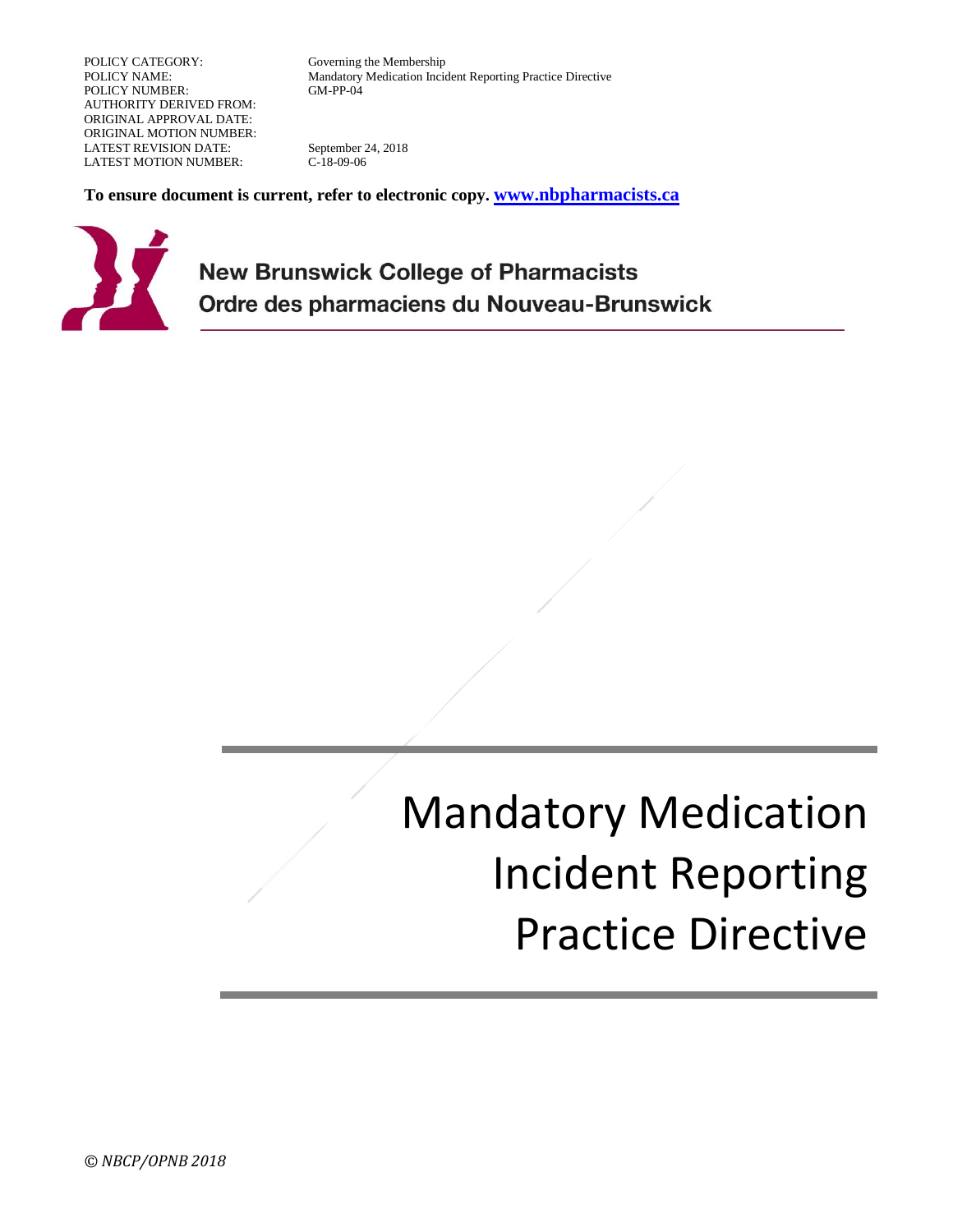# **ACKNOWLEDGEMENTS**

The New Brunswick College of Pharmacists (the College) gratefully acknowledges the expertise, insight and commitment of:

- Members of the Professional Practice Committee of the College
- Megan Arnott, Pharm D, in developing this document
- Certina Ho, BScPhm, MISt, MEd, PhD, ISMP Canada; University of Toronto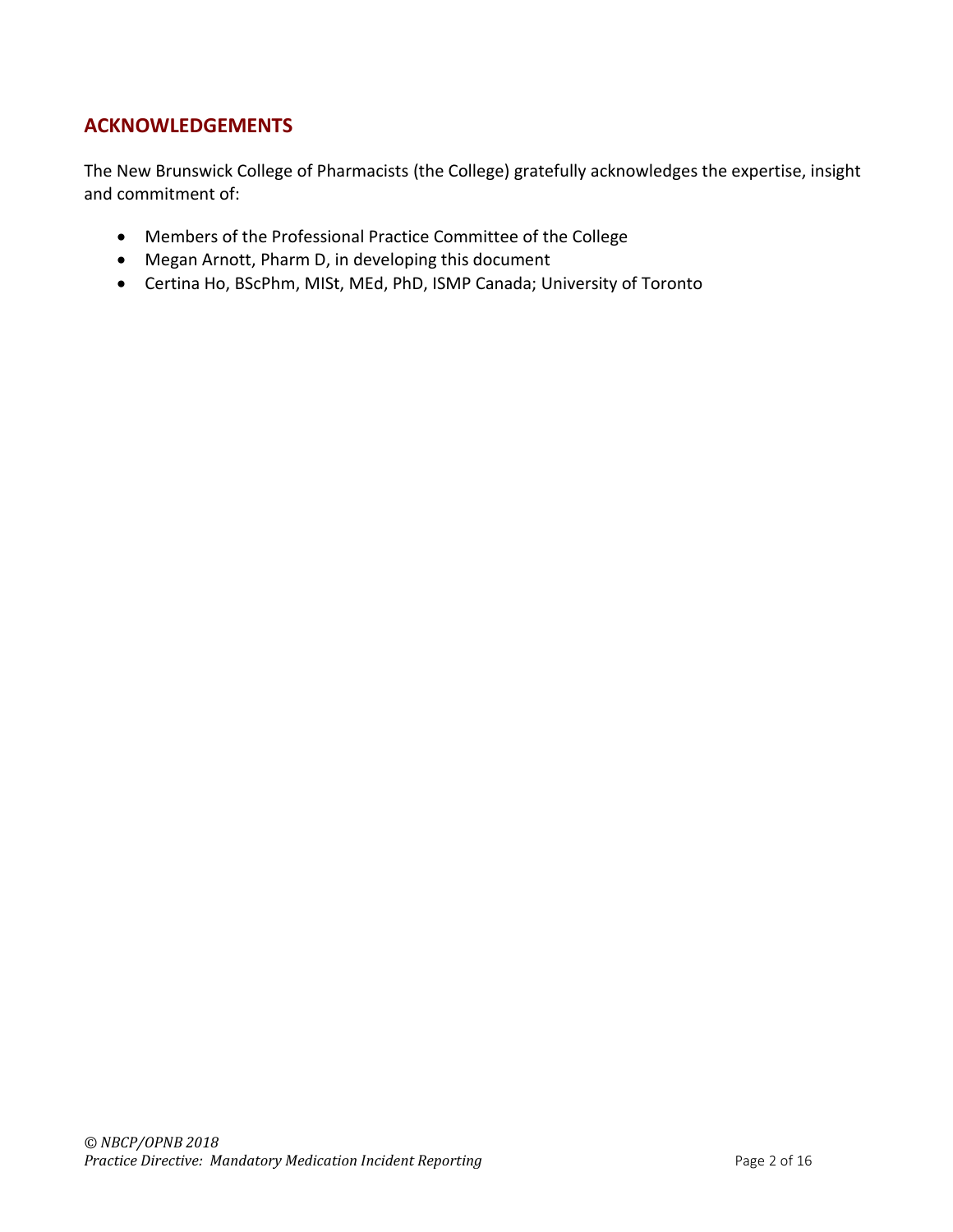# **CONTENTS**

| 1. |  |
|----|--|
| 2. |  |
| 3. |  |
|    |  |
|    |  |
|    |  |
|    |  |
|    |  |
|    |  |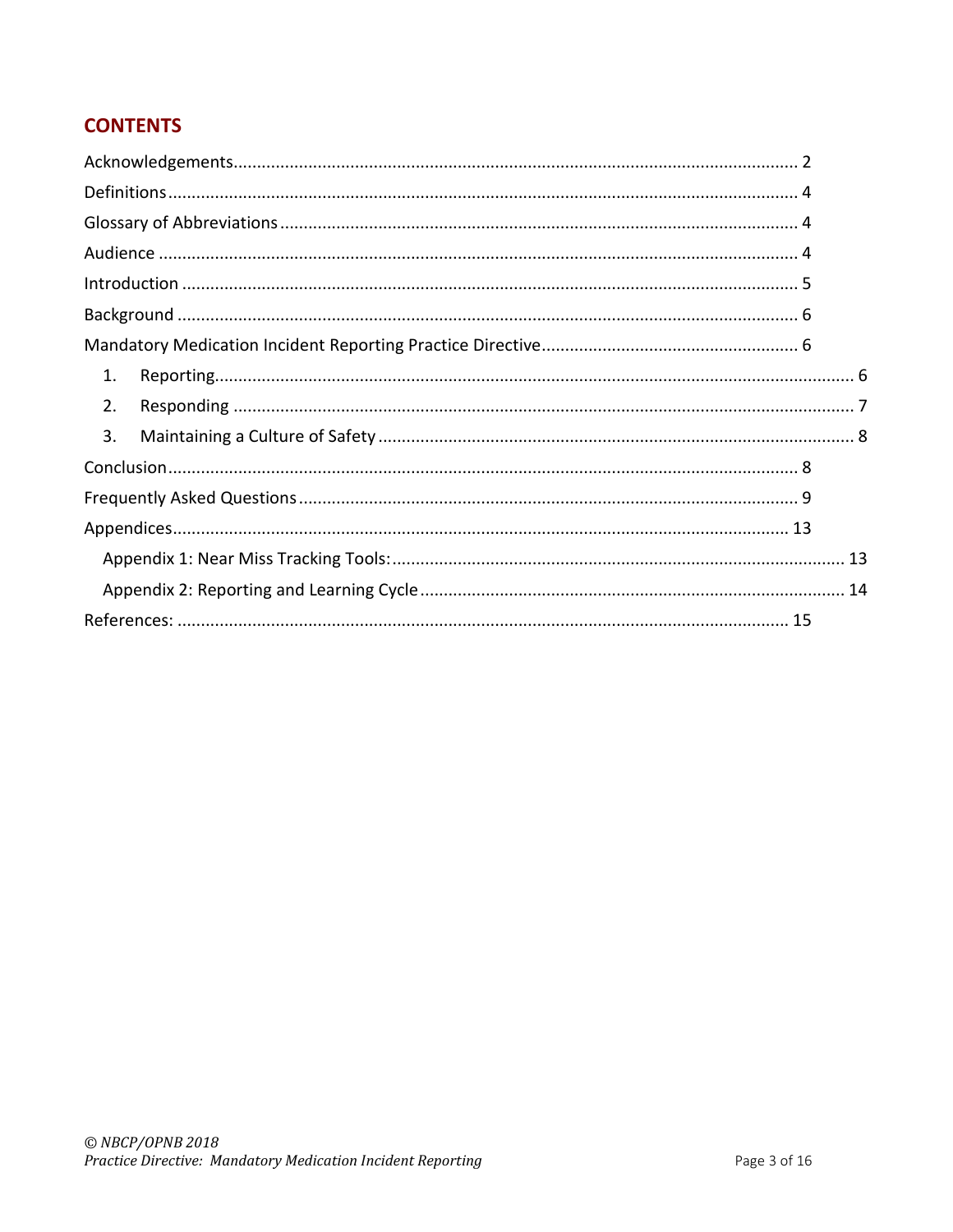# **DEFINITIONS**

| <b>Medication Error</b>      | Medication incidents that are identified after their release to the patient<br>(or administering health care professional) and therefore have greater<br>potential for harm.                                                                                                                             |
|------------------------------|----------------------------------------------------------------------------------------------------------------------------------------------------------------------------------------------------------------------------------------------------------------------------------------------------------|
| <b>Medication Incident</b>   | An all-encompassing term that includes medication errors (mistakes that<br>are released from the pharmacy) and near miss events (mistakes<br>intercepted prior to release from the pharmacy).                                                                                                            |
| Near Miss Event              | Medication incidents that are identified and resolved prior to the release<br>of medication from the pharmacy.                                                                                                                                                                                           |
| <b>Pharmacy Professional</b> | Pharmacist, Certified Dispenser and Pharmacy Technician                                                                                                                                                                                                                                                  |
| Quality                      | The extent to which health care services provided to individuals and<br>patient populations improve desired health outcomes. In order to<br>achieve this, health care must be safe (minimize risks and harms to<br>service users), effective, timely, efficient, equitable, and people-<br>centered. $1$ |

# **GLOSSARY OF ABBREVIATIONS**

| <b>CIHI</b>        | Canadian Institute for Health Information                         |
|--------------------|-------------------------------------------------------------------|
| <b>CMIRPS</b>      | Canadian Medication Incident Reporting and Prevention System      |
| <b>COMPASS</b>     | Community Pharmacy Professionals Advancing Safety in Saskatchewan |
| <b>CPhIR</b>       | <b>Community Pharmacy Incident Reporting</b>                      |
| <b>CPhM</b>        | <b>College of Pharmacists of Manitoba</b>                         |
| <b>CQI</b>         | <b>Continuous Quality Improvement</b>                             |
| <b>ISMP Canada</b> | Institute of Safe Medication Practices Canada                     |
| <b>MSSA</b>        | <b>Medication Safety Self-Assessment</b>                          |
| <b>PPC</b>         | The NB College of Pharmacists' Professional Practice Committee    |
| QMP                | <b>Quality Management Program</b>                                 |
| <b>SCPP</b>        | Saskatchewan College of Pharmacy Professionals                    |

# **AUDIENCE**

This practice directive applies to New Brunswick pharmacy professionals (pharmacists, pharmacy technicians and certified dispensers) and students practicing in all patient care environments.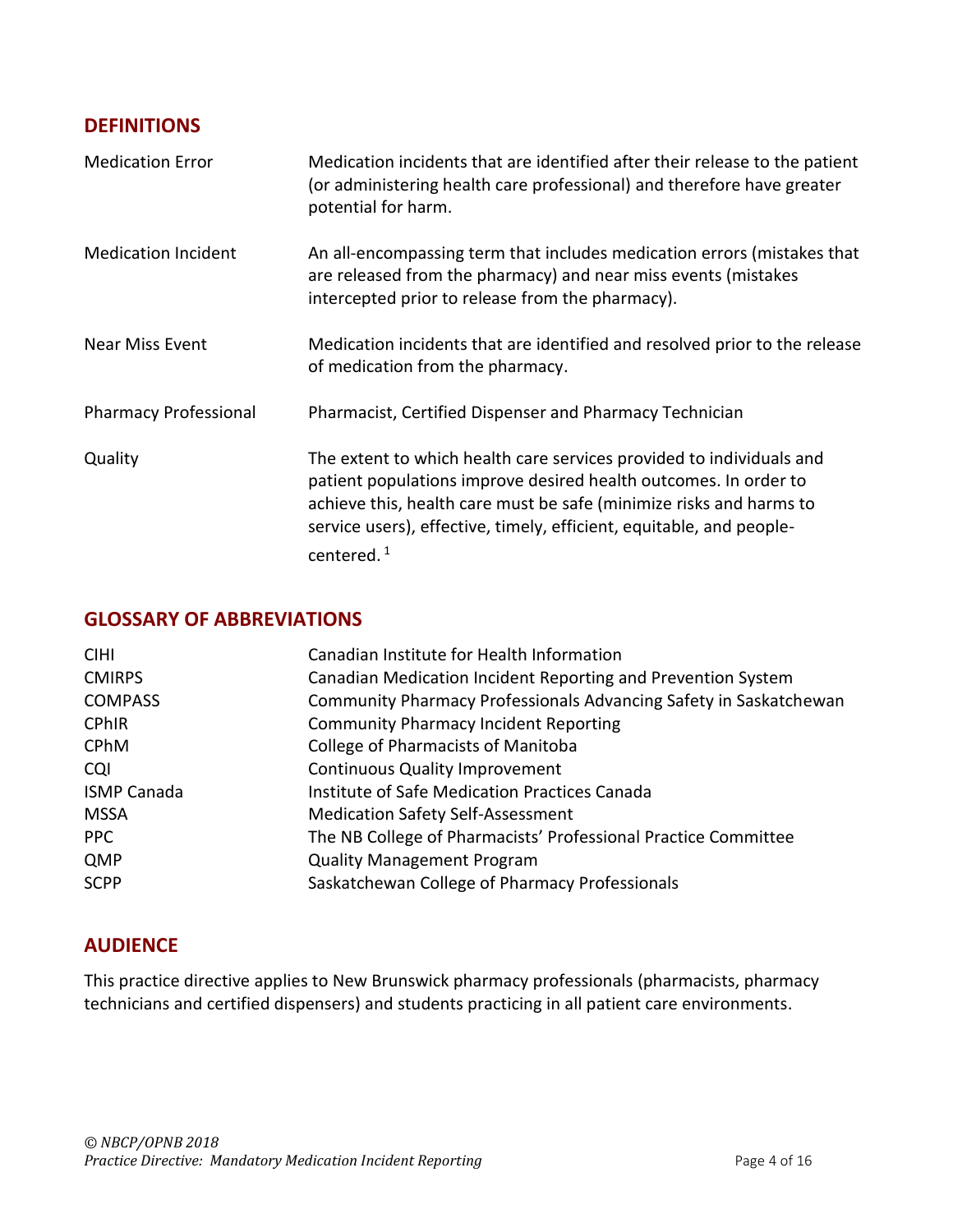# **INTRODUCTION**

Medication incidents are among the most common and harmful patient safety incidents. Deaths resulting from patient safety incidents rank third in Canada behind cancer and heart disease. In 2013, just under 28,000 deaths were attributable to patient safety incidents. The costs (morbidity and mortality) to the healthcare system are estimated at \$2.75 billion (2017) per year. Medication incidents are recognised as a significant component of patient safety incidents<sup>2</sup> and merit concerted harm reduction efforts.

Non-maleficence (doing no harm) is a bioethical principle that pharmacy professionals consider in the course of meeting their duty to promote and protect the health, well-being, safety and interest of the public.<sup>3</sup> The New Brunswick College of Pharmacists (the College) and its members are ethically obligated to minimise the risks of harm to the public associated with medication incidents. In order to fulfill this obligation, incidents must be captured and analysed so that appropriate preventative measures may be taken.

#### **Medication incidents encompass:**

- 1. Medication errors (or dispensing errors) and
- 2. Near miss events

Approximately 85 per cent of medication incidents are considered to be near misses and 15 per cent are estimated as being medication errors.<sup>4,5</sup> Additional statistical analysis of reported medication errors estimates approximately one (1) per cent result in some degree of harm to the patient.<sup>5</sup>

Due to the human component in the current process of verifying and dispensing medications, it is not possible to achieve a medication incident rate of zero and therefore, the primary objectives of Mandatory Medication Incident Reporting are to:

- 1. Collect medication incident reports using a common central database: Professionals require a lowrisk (i.e., anonymous), simple, accurate and efficient process for reporting.
- 2. Identify incident patterns and trends: Analysis of a centralized database of medication incident reports allows for identification of strong and weak signals of trends and patterns.
- 3. Learn from the trends so that as a profession, pharmacy may reduce the probability that these incidents recur: Communication of trends and patterns and risk-reduction strategies to professionals contributes to learning and action.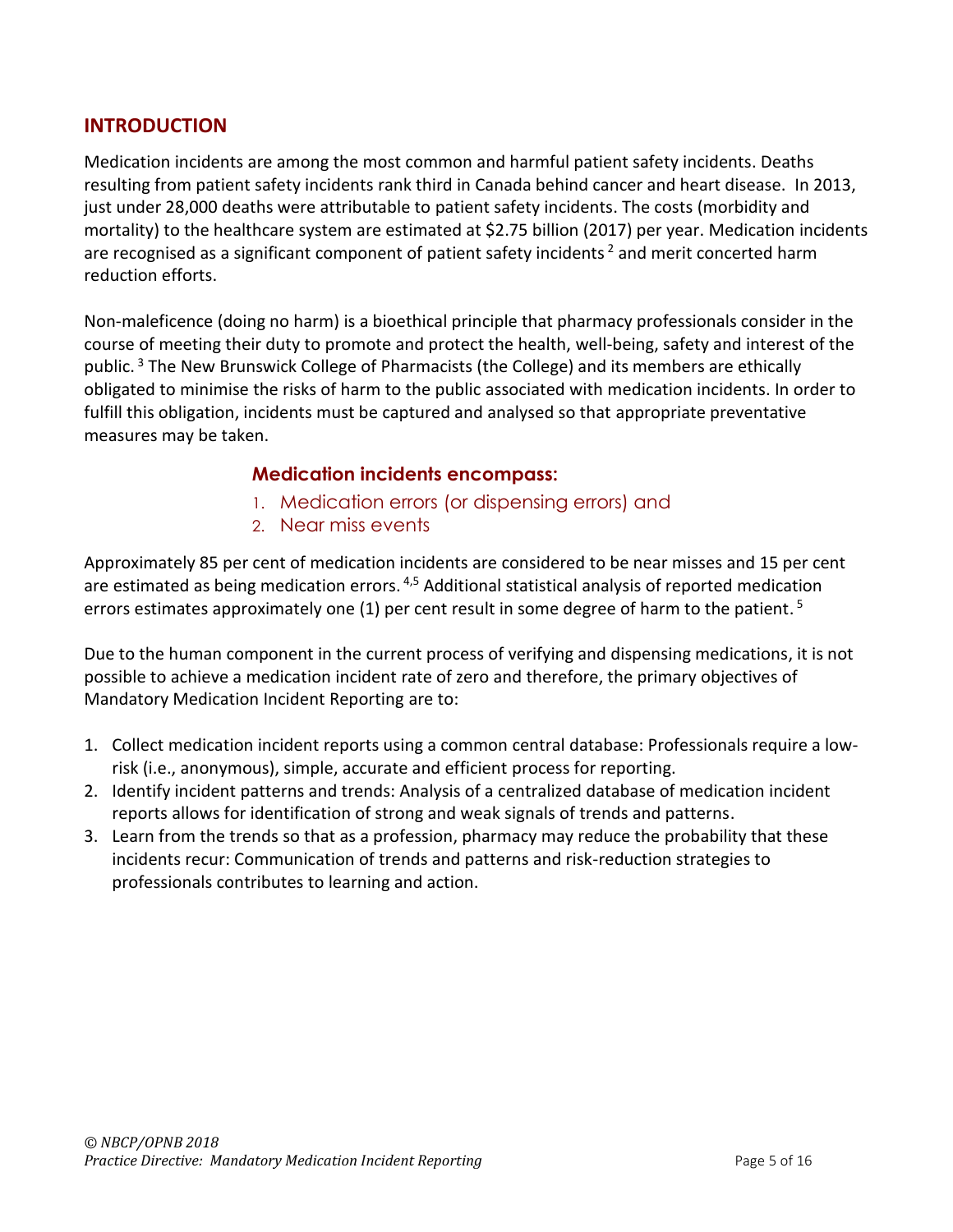# **BACKGROUND**

In 2017, the Professional Practice Committee (PPC) evaluated the risk of medication incidents to the public and assigned it the highest possible priority. In developing this practice directive the following was considered:

- Medication incident reporting is or will be mandatory in all Canadian provinces
- Other pharmacy regulatory authorities' experience with similar mandatory requirements for medication incidents.
- Reporting platforms to identify both benefits and areas of improvement of existing systems
- Challenges faced by pharmacists with respect to processes and time management
- Strategies adopted by pharmacy managers to promote reporting and facilitate a culture of safety within the practice  $6.7$  site or pharmacy
- Hospital pharmacy reporting mechanisms

Pharmacies' Quality Management Program (QMP) includes medication incident reporting as a component of an overall plan. The New Brunswick College of Pharmacists' Regulations regarding quality management state<sup>8</sup>:

*14.2 The manager must ensure and document ongoing quality management including, but not limited to; evaluating staff performance, equipment and facilities and adherence to Standards of Practice including the following:*

*(a) anonymous medication error reporting to an external Canadian database for those errors that reach patients*

*(b) response to individual errors and trends* 

*(c) maintenance of a culture of safety within the practice*

This practice directive provides guidance to pharmacy practitioners in order to successfully comply with part (a), (b) and to some extent, (c) of Regulation 14.2.

# **MANDATORY MEDICATION INCIDENT REPORTING PRACTICE DIRECTIVE**

#### **1. Reporting**

Pharmacy managers must ensure that pharmacy professionals anonymously report medication errors (medication incidents that reach the patient) to an external, central Canadian database.

- **Anonymous** means that the individual reporting the medication error and those involved in making the error cannot be identified. Anonymity reduces the barrier of practitionerperceived risk to reporting. Evidence has shown that adopting an anonymous error reporting system leads to higher reporting rates across healthcare professions.<sup>7</sup> Furthermore, reports have identified that "confidentiality of medication incident reporting is a high priority for staff because of aversion to blame, embarrassment, and humiliation, as well as concerns regarding firm reputation and job security".  $6$  The culture of the practice also contributes to whether pharmacy professionals feel safe and supported in reporting [Regulation 14.2 (c)].
- **Errors that reach the patient must be reported** as specified in Regulation 14.2.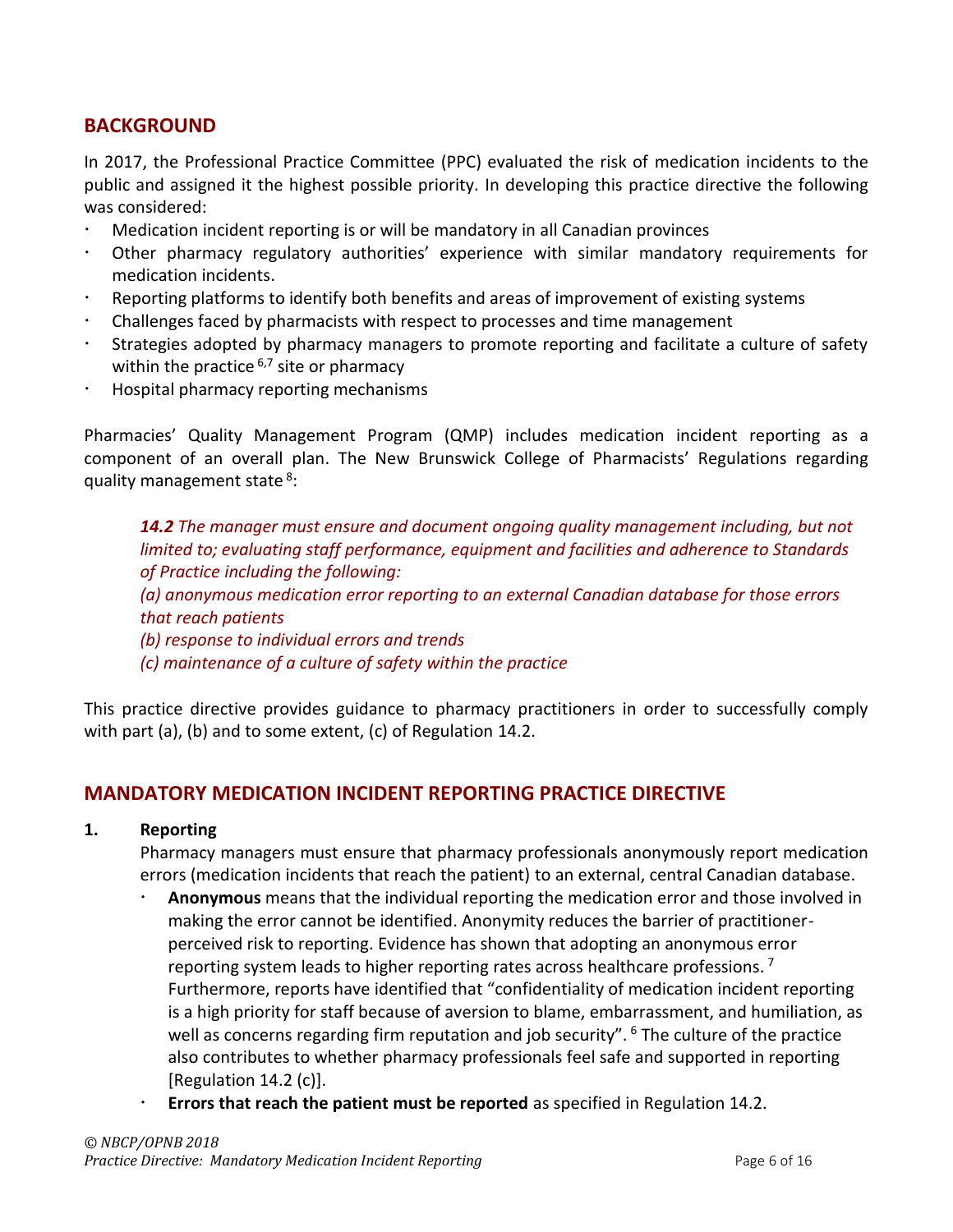- Near miss events must minimally be described and logged internally. [Appendix 1](#page-12-0) contains samples of near miss reporting log sheets. The reporting of near misses to the external database is at the discretion of the pharmacy professional. Please refer to the Frequently Asked Questions (FAQs) section for more information.
- Documentation of all medication incidents should be retained (electronically or on paper) for five (5) years.
- **External database** means a repository of medication incident reports that resides outside of the pharmacy and corporate/institutional organization to which the pharmacy belongs, if applicable. The database must facilitate the receipt of reports and data analysis from pharmacy professionals. The database must maintain a quality standard that all reports meet so as to allow analysis and maximise learning on the part of pharmacy professionals, managers, government, industry, the public and regulators.
- **Central/common database** means a repository of medication incidents that is administered by an independent pan-Canadian program. The program established by Health Canada to provide this service is the Canadian Medication Incident Reporting and Prevention System (CMIRPS).
- **Canadian database** means medication incident reports can be received from pharmacy professionals in all Canadian provinces and territories. The database will meet federal and provincial legislation regarding the physical location of the server within Canada and aggregation of Canadian data for the purposes of improving medication safety.

#### **2. Responding**

Pharmacy managers must ensure pharmacy professionals respond to individual medication incidents and trends. Response includes **recovering** and **learning** from internal incidents as well as medication incidents and trends that are shared from external organizations (other pharmacies and external Canadian database). In an effort to ensure continuous monitoring and feedback at the practice level on error trends and outcomes, a reporting and learning cycle similar to that used in Saskatchewan's standardised continuous quality improvement (CQI) program[, COMPASS,](https://scp.in1touch.org/site/compass?nav=sidebar) will be utilised [\(Appendix 2\)](#page-13-0)<sup>9</sup>. Pharmacy managers must ensure responses to medication incidents are **documented**.

- **Recovery** encompasses activities such as contacting the patient, physician and other stakeholders<sup>3</sup> involved as well as investigating the event(s). Medication incidents (errors and near miss events) should be analysed internally using root cause analysis. Only with this process can a practice address the multiple factors that contribute to a given or series of medication incidents. The recovery period allows for reflection, discussion and regrouping within the pharmacy practice and for knowledge gained secondary to the medication incident to be shared with other pharmacy professionals within a practice or organization. Practice or organizational policy may change quickly during this recovery phase.
- **Learning** occurs at a provincial and national level through analysis of medication error trends from all reporting practices. The findings are widely distributed by organizations that analyse data from the Canadian database and regularly disseminate patient safety newsletters and bulletins. This information also influences regulation. On a practice level, professionals learn of potential risk of medication incidents through internal analysis of their own medication incidents as well as review and discussion of information published in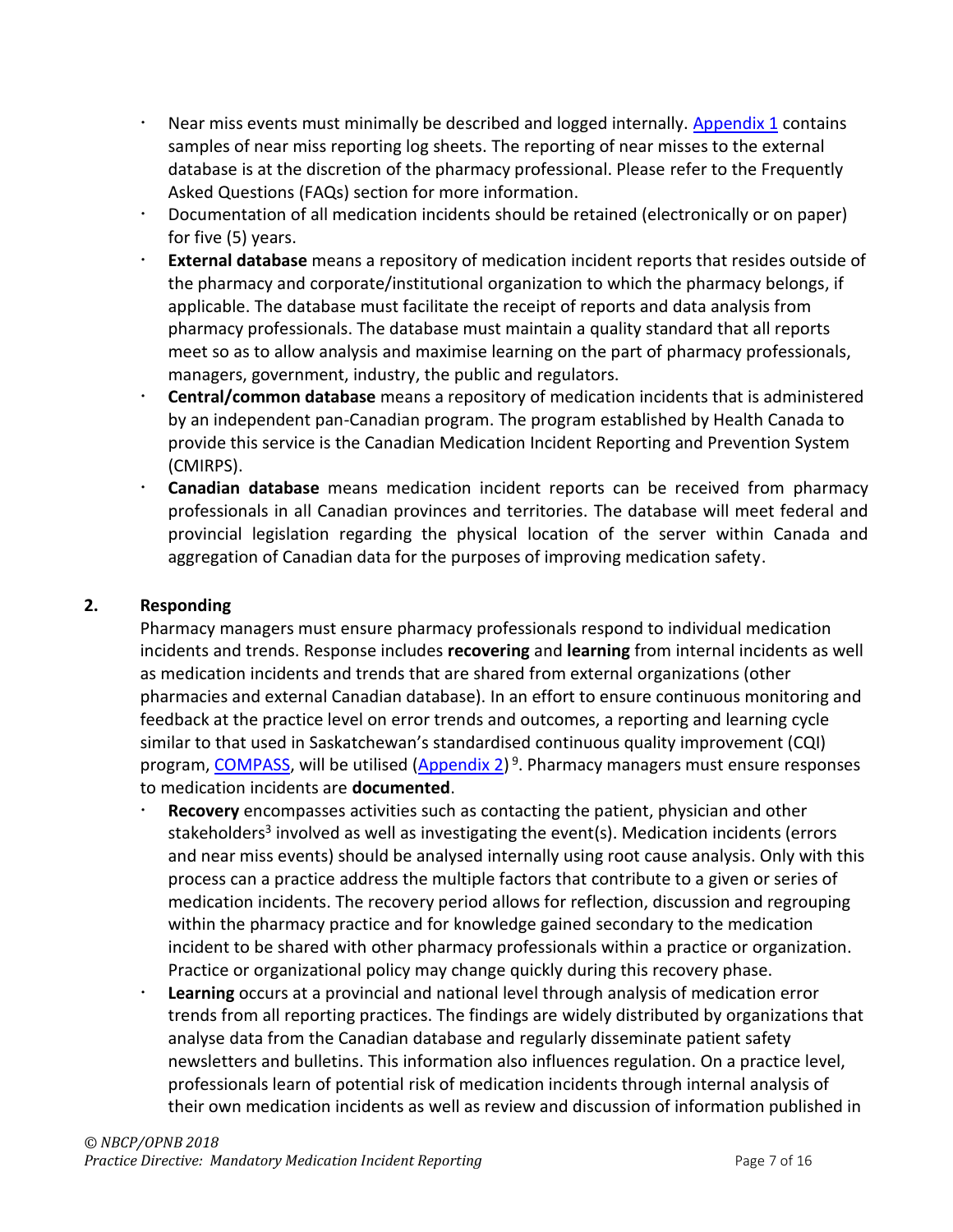patient safety newsletters and bulletins. Learning is facilitated through regular meetings to share and address individual events (and/or near misses) and trends. While some pharmacies may find it easier to make time for longer, more infrequent meetings, these meetings must occur at minimum on a quarterly basis.

 **Documentation**. The response to individual medication errors and identified trends of nearmiss events must be clearly documented. This includes outcomes and initiatives discussed at the quality-related meetings. Discussion of findings during meetings should result in clear action plans and subsequent changes to pharmacy policies and procedures. A monitoring plan must be implemented and documented in order to measure ongoing quality improvement.

#### **3. Maintaining a Culture of Safety**

Attitudes and systems within the pharmacy practice contribute to a **culture** that is non-punitive and supportive of individuals reporting medication incidents. Nurturing such a culture is the basis for generating policy and processes that improve patient safety. In practice, "factors influencing medication error reporting, recovery, and learning not only originate from the individual staff members but also ... pharmacy as a whole"  $6\overline{ }$  and thus must also be addressed by pharmacy as a profession.

### **CONCLUSION**

While the implementation of a mandatory medication incident reporting system is a step in the right direction with respect to promoting patient safety, the act of reporting in and of itself is not enough. Individual pharmacies, corporations and regulatory bodies must effectively respond to- and learn from- trends in reported medication incidents and adjust policies, procedures and regulation accordingly. Provincial and national findings will inform changes to this practice directive and potential new initiatives to increase effectiveness of medication incident reporting as a component of the pharmacy quality management program (QMP). Additionally, quality outcomes will be tracked to determine whether mandatory medication incident reporting results in measurable improvements to public health and safety in New Brunswick.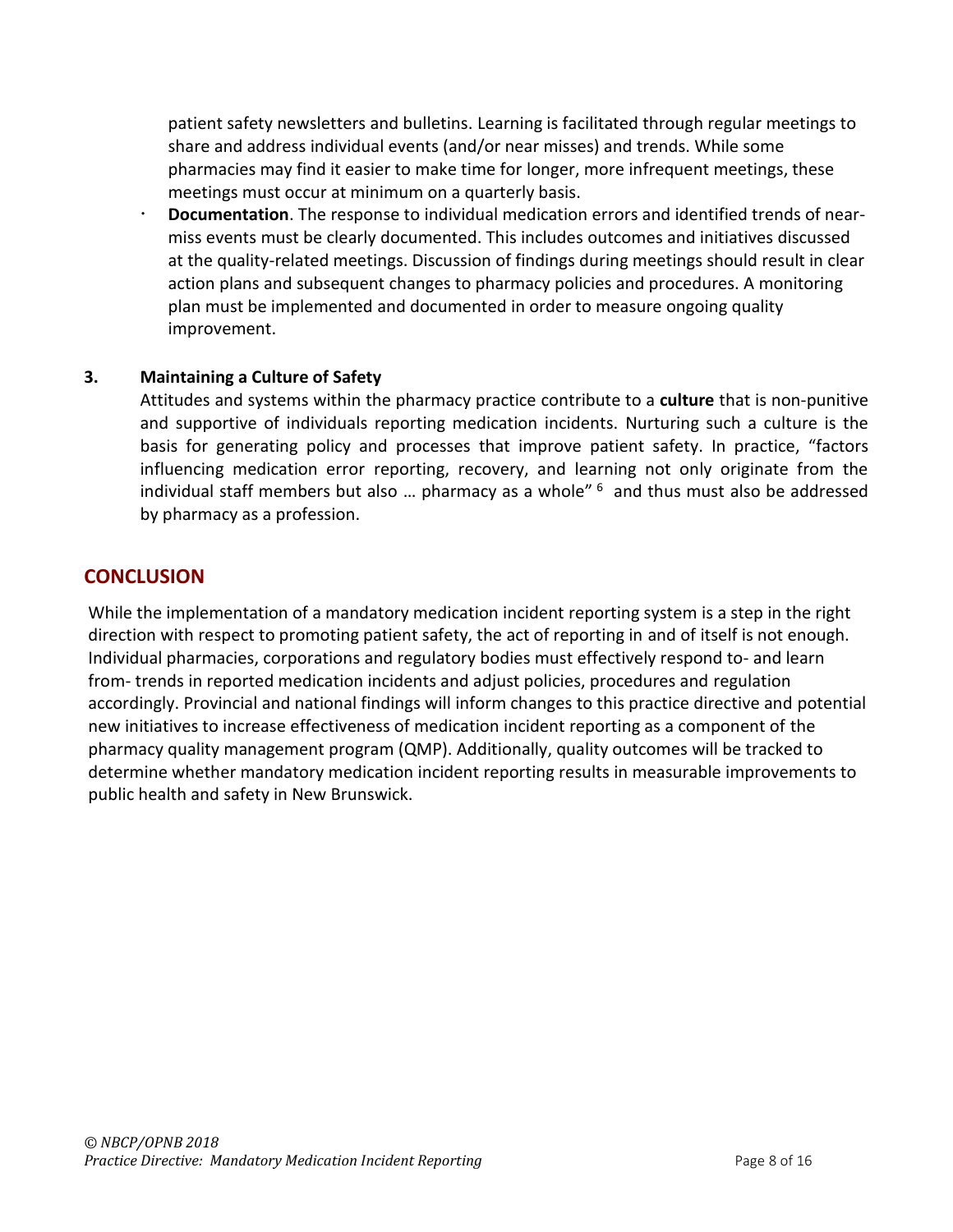# **FREQUENTLY ASKED QUESTIONS**

#### **1. How do I report medication incidents given time constraints in my current practice?**

There are many avenues to explore when finding time to report medication incidents. It will take time, managerial commitment, possible culture change and the input of all pharmacy staff to establish consistent, valuable and complete incident reporting within your work environment. Some measures might include:

- Managers are responsible for the implementation of a quality management program (QMP) however managers might consider delegation of some QMP tasks. Consider delegating the lead role of medication incident reporting to a particular pharmacy technician. Pharmacy technicians can champion reporting of medication incidents. Their role in final product checks and understanding the steps of the medication dispensing process provides a sufficient skill set for this task.
- Near miss events can be tracked as they occur using a paper log or an electronic document if these documents remain open on the computer terminal.
- If immediate reporting is not possible then schedule time at the end of each shift to document medication incidents.
- Barriers to reporting "include lack of feedback on action taken as a result of reporting, system design (e.g. form takes too long to fill out, not enough time to complete the forms), incident too trivial, delaying filling out a report and ultimately forgetting, and lack of justification for reporting a near miss. <sup>6</sup> In addressing these barriers to reporting, pharmacy managers may need to reorganise human resources and adapt existing reporting technology. For example, pharmacy managers may elect to use a given platform to transmit data to the external, central Canadian database but because corporate or institutional risk management requires different information, the reporting platform is used to generate a document that may be appended or edited and subsequently submitted to corporate management for their internal purposes.
- If corporations and institutions require internal reporting of medication errors, the organization is encouraged to implement technology that allows for simultaneous anonymous reporting to an external central Canadian database. This would allow for the most efficient use of professionals' time and resources while achieving mandatory medication incident reporting.

#### **2. How can pharmacy managers best meet this new regulation?**

In addition to challenges with reporting as outlined above, recovery-related challenges identified include finding time to schedule the required meetings, ensuring all pharmacy staff is involved in reporting and maintaining positive staff relationships following reporting. <sup>7</sup> Multisite studies of community pharmacies conducting QMP found that managers showing visible commitment to medication incident reporting helped address apprehension relating to reporting and minimised disruption to the staff network. <sup>7</sup> Furthermore, some managers found it useful to plan after-hours quality-related meetings and compensate for staff time in the interest of maximizing staff engagement. <sup>10</sup>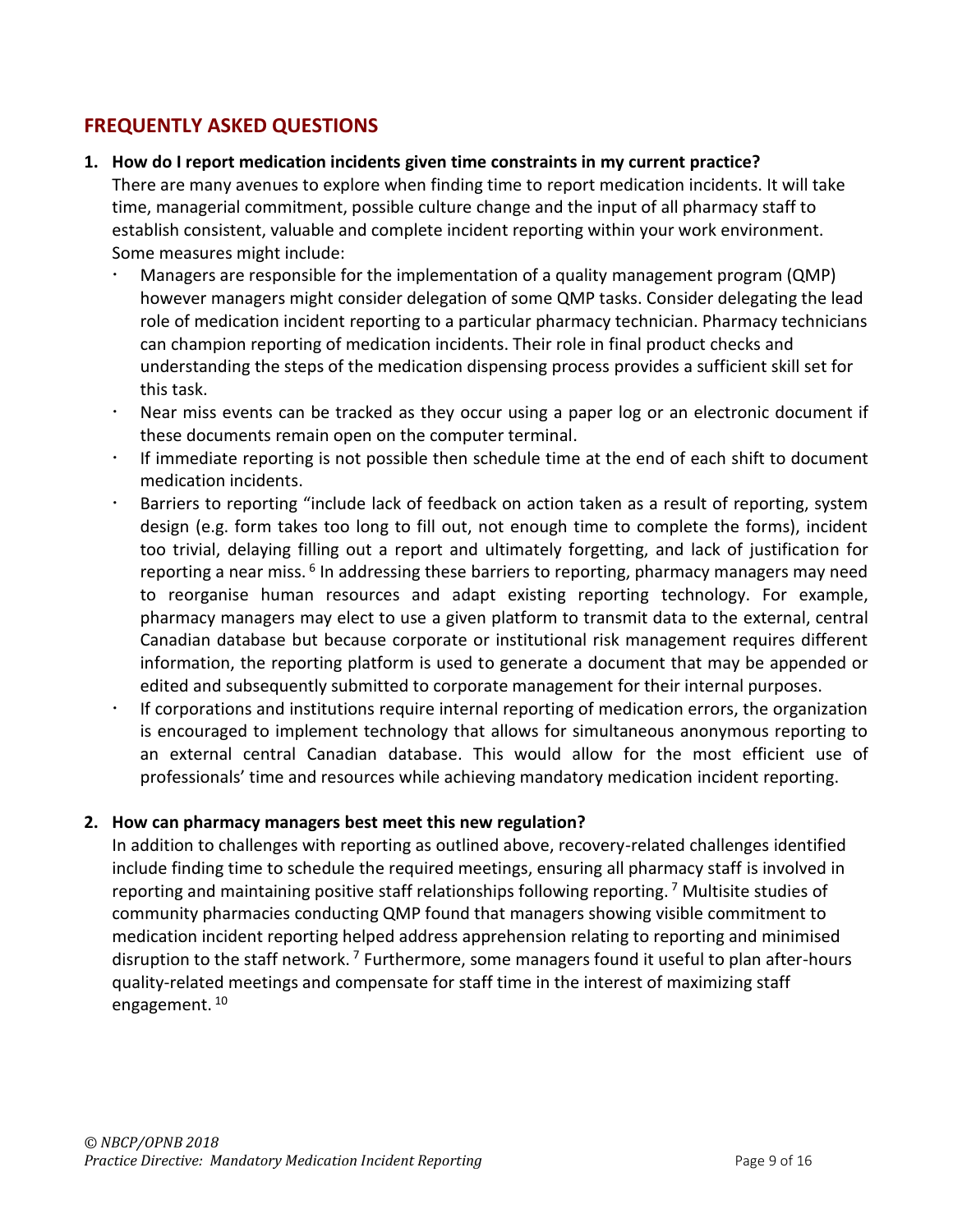**3. What reporting platforms are available that comply with Regulation 14.2 that specifies reporting to an external Canadian database?**

Professionals must determine whether their current medication incident reporting platform links with organizations within the [CMIRPS](https://www.cmirps-scdpim.ca/?p=14&lang=en) program to ensure compliance with this Regulation. The intent is that a single pool of medication incident data securely exists and grows. New Brunswick's small population could result in our data only becoming meaningful in aggregate when combined with other regions. Pooling data from all provinces creates a sufficiently large sample size where trend identification is possible. New Brunswickers will ultimately benefit from our ability to analyse medication incident data on a national scale.

#### **4. What is CMIRPS?**

The Canadian Medication Incident Reporting and Prevention System [CMIRPS](https://www.cmirps-scdpim.ca/?p=14&lang=en) is a collaborative pan-Canadian program of Health Canada, the Canadian Institute for Health Information (CIHI), the Institute for Safe Medication Practices Canada (ISMP Canada) and the Canadian Patient Safety Institute (CPSI). The goal of CMIRPS is to reduce and prevent harmful medication incidents in Canada. At time of publication of this practice directive, both the CIHI National System for Incident Reporting [\(NSIR\)](https://www.cihi.ca/en/national-system-for-incident-reporting-nsir) and the ISMP Canada Community Pharmacy Incident Reporting [\(CPhIR\)](http://www.cphir.ca/) programs contribute to the CMIRPS database.

#### 5. **What must I report to the external database?**

All medication errors that leave the custody of the pharmacy (reached the patient or the medication was transferred to another health care provider for administration), regardless of harm, must be reported.

#### 6. **What should I report to the external database?**

In addition to medication errors that reach the patient, situations where a near miss should be reported include:

- $\cdot$  A medication incident that had the potential to cause harm if not intercepted
- Recurrent near misses
- $\cdot$  Any medication incident a pharmacy staff member believes is important should be reported to the external centralised Canadian database.<sup>11</sup>
- $\cdot$  A medication incident that is identified/intercepted by another health care professional prior to patient administration (i.e., in long-term care or hospital)

It is acceptable to only track the above examples within the internal near miss events log according to the pharmacy professional's judgement.

### 7. **With respect to near miss events, what is the benefit of recording it if it didn't make it to the patient?**

Near miss incidents should be recorded in a manner that allows trends to be identified in aggregate within your practice environment. Evaluating themes and patterns of near misses will allow the pharmacy team to identify opportunities for improvement. The team can develop and implement strategies to reduce the likelihood of a medication incident eventually occurring. This practice directive specifies that documentation of all medication incidents should be retained for five years for optimal pattern and trend identification. It is shorter than the standard 15 years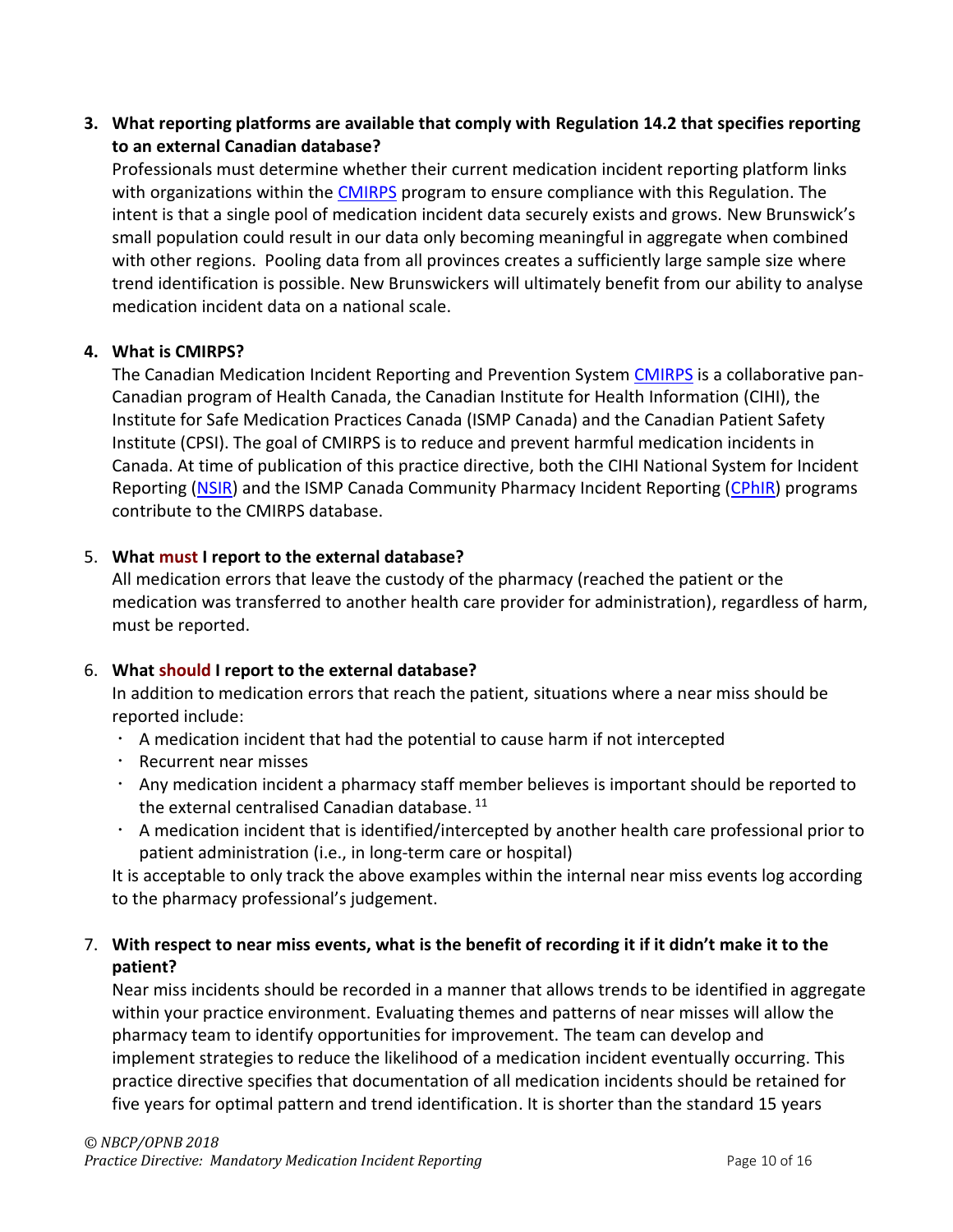specified in Regulation [17.22](https://nbcp.in1touch.org/document/1733/2015%2007%2023%20REGS%20bilingual.pdf) because the purpose of retention is for learning purposes.

### 8. **Do hospital pharmacies also have to report medication incidents?**

**Yes**. Hospitals must comply with this practice directive. At time of publication, the College is working with New Brunswick's regional health authorities to ensure medication incident reports are channeled to the Canadian Institute for Health Information national System for Incident Reporting (CIHI NSIR). Until such time as external reporting can be integrated into the reporting platform, it is the pharmacy's responsibility to ensure that anonymous error reports are transmitted anonymously to an external central Canadian database.

### 9. **Can I be the subject of a complaint as a result of making an error?**

The College takes a systems approach to analysing an error so that the multiple causes are identified and addressed rather than attributing responsibility to an individual professional. It is unusual but not impossible for a member to be the subject of a complaint as a result of a medication error. In the 24 formal cases dealt with by the Complaints and the Discipline and Fitness to Practice Committees (from 2010 to 2018) there were two instances related to medication errors that caused harm to a patient. Details of the most current complaints and discipline decisions are published on the College website.

Conversely, a member could be subject to a complaint as a result of *not reporting* a medication error. It is in everyone's best interest to report medication errors for the purposes of identification of systems issues and widespread (not just a single pharmacy) learning.

## 10. **If I've discovered a medication incident that was made at another pharmacy, who should report this?**

You must notify the pharmacy of the medication incident and they should report the incident to the external database through their usual channels. They will be able to provide the greatest possible amount of information about factors (root cause analysis) that led to the incident. You can request the pharmacy follow up with you to ensure the medication incident is recorded, analyzed and responded to.

### **11. What is the cost of a subscription to a medication incident reporting program that meets the requirements of Regulation 14.2?**

The subscription for the ISMP Canada medication incident identification and reporting (CPhIR) program and medication safety self-assessment tool (MSSA) is \$340 (June 2018) per community pharmacy per year. The cost of an institutionally-based platform would be much higher as they are generally integrated into an overarching risk management platform that captures all incidents (not just medication-related) within the institution.

**12. What resources exist for my pharmacy team regarding patient safety and medication incidents?**  SCPP COMPASS Safety Resources;<http://www.saskpharm.ca/site/compass/safety?nav=sidebar>

CPhM Safety IQ Resources for Pharmacy Professionals: <https://mpha.in1touch.org/site/safetyiq/resourcesforpharmacyprofessionals> and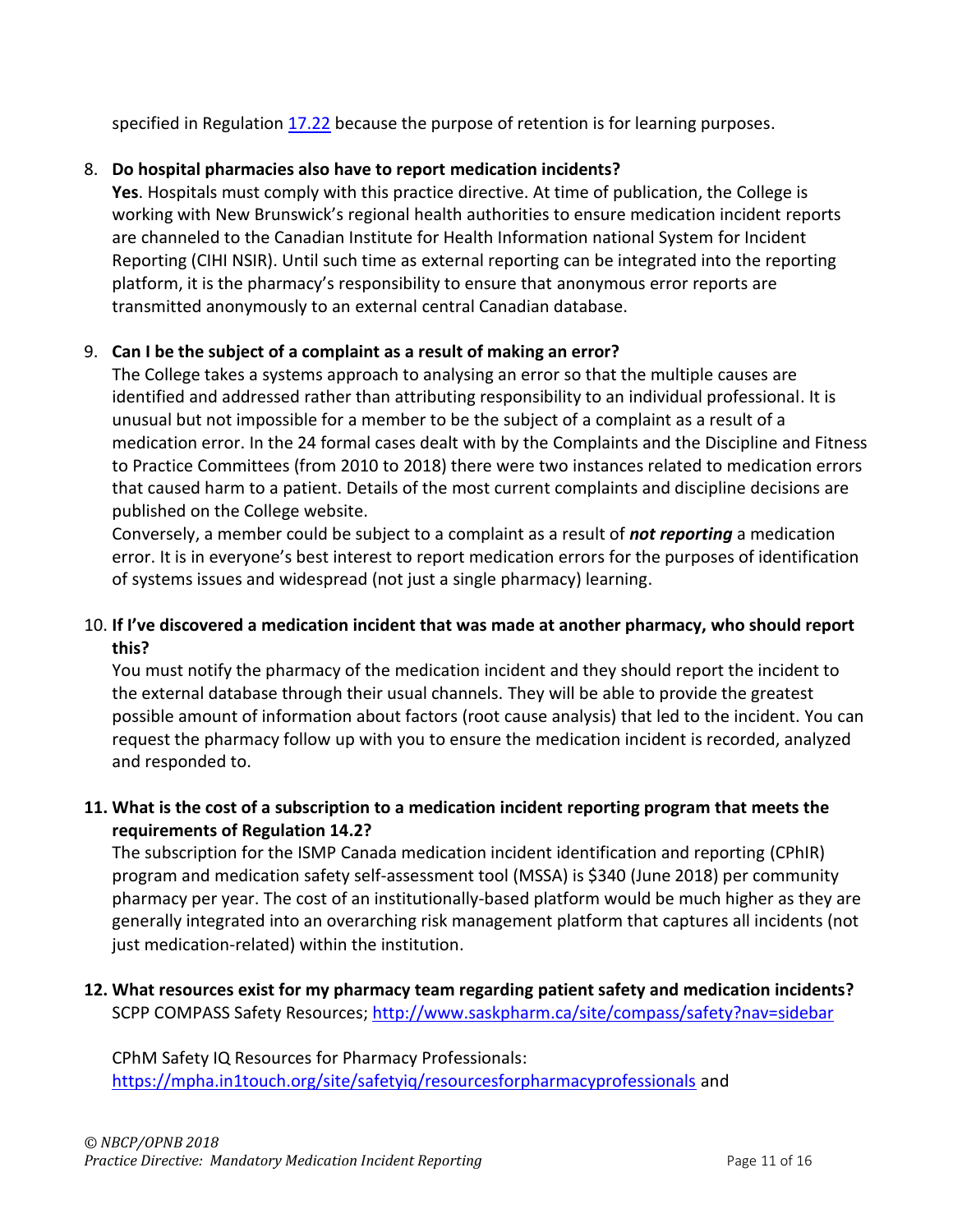CPhM Safety IQ Resources for Patients at <https://mpha.in1touch.org/site/safetyiq/resourcesforpatients>

Canadian Medication Incident Reporting and Prevention System: <https://www.cmirps-scdpim.ca/?p=14&lang=en>

Canadian Institute for Health Information (CIHI) <https://www.cihi.ca/en>

Medication Safety Culture Indicator Matrix (MedSCIM): New Brunswick Results <https://www.youtube.com/watch?v=Cy-xTkgz00c&feature=youtu.be>

Institute for Safe Medication Practices Canada (ISMP Canada):<https://www.ismp-canada.org/>

Medication Safety Culture Indicator Matrix (MedSCIM): New Brunswick Results [Video] <https://www.youtube.com/watch?v=Cy-xTkgz00c&feature=youtu.be>

Analysis of Medication Incidents Associated with Patient Harm in New Brunswick using the Medication Safety Culture Indicator Matrix [Poster] <https://www.ismp-canada.org/download/posters/AFPCCPERC2018-MedSCIM.pdf>

Multi-Incident Analysis on Incidents Involving Patients: Lessons Learned from a Provincial Pilot Study in New Brunswick [Article] [https://www.ismp-canada.org/download/PharmacyConnection/PC2016-](https://www.ismp-canada.org/download/PharmacyConnection/PC2016-LessonsLearnedProvincialPilotStudy.pdf)

[LessonsLearnedProvincialPilotStudy.pdf](https://www.ismp-canada.org/download/PharmacyConnection/PC2016-LessonsLearnedProvincialPilotStudy.pdf)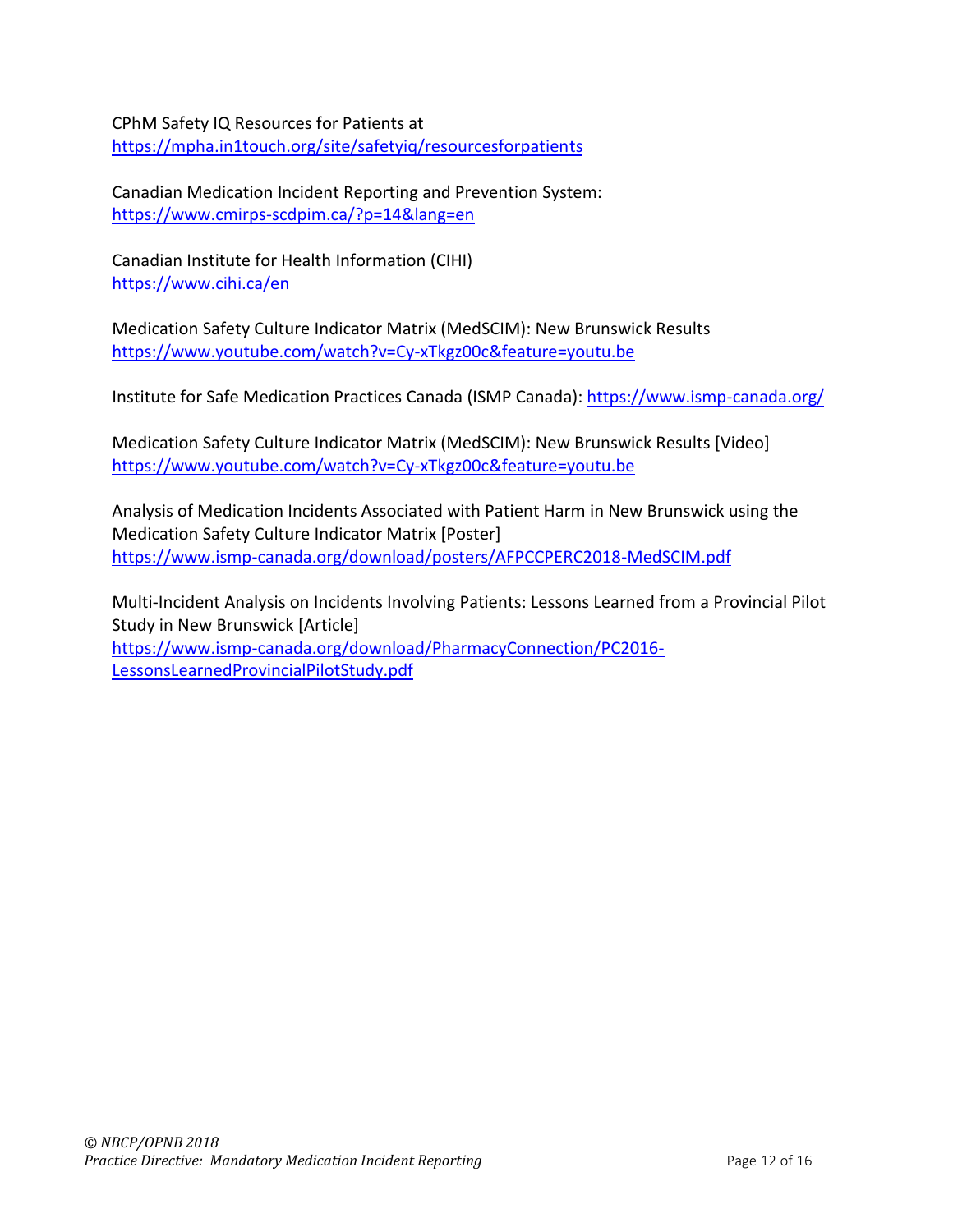# **APPENDICES**

#### **Appendix 1: Near Miss Tracking Tools:**

#### <span id="page-12-0"></span>**A. Royal Pharmaceutical Society Document:**

**[https://www.rpharms.com/Portals/0/RPS%20document%20library/Open%20access/Support](https://www.rpharms.com/Portals/0/RPS%20document%20library/Open%20access/Support/near-miss-error-log-and-table.pdf) [/near-miss-error-log-and-table.pdf](https://www.rpharms.com/Portals/0/RPS%20document%20library/Open%20access/Support/near-miss-error-log-and-table.pdf)**

#### **B. Basic Tracker for Near Misses**

The Canadian Patient Safety Institute defines near misses as events with the potential for harm that did not result in harm due to timely intervention or good fortune.

| <b>Date</b><br><b>Discovered</b> | Point of<br><b>Discovery</b> | Rx/Tx<br><b>Number</b><br>(optional) | <b>Type of Error</b> | Point of<br><b>Error</b> | Error<br><b>Reviewed</b> | <b>Action</b><br><b>Taken</b>                                                        |
|----------------------------------|------------------------------|--------------------------------------|----------------------|--------------------------|--------------------------|--------------------------------------------------------------------------------------|
| Example:                         |                              |                                      |                      |                          |                          |                                                                                      |
| Aug 27/14                        | Dispensing                   | 123456                               | Wrong sig            | Entry                    | Aug 28/19                | Independent<br>double<br>check for Rx<br>with high-<br>alert<br>medications<br>sigs" |
|                                  |                              |                                      |                      |                          |                          |                                                                                      |
|                                  |                              |                                      |                      |                          |                          |                                                                                      |
|                                  |                              |                                      |                      |                          |                          |                                                                                      |
|                                  |                              |                                      |                      |                          |                          |                                                                                      |
|                                  |                              |                                      |                      |                          |                          |                                                                                      |
|                                  |                              |                                      |                      |                          |                          |                                                                                      |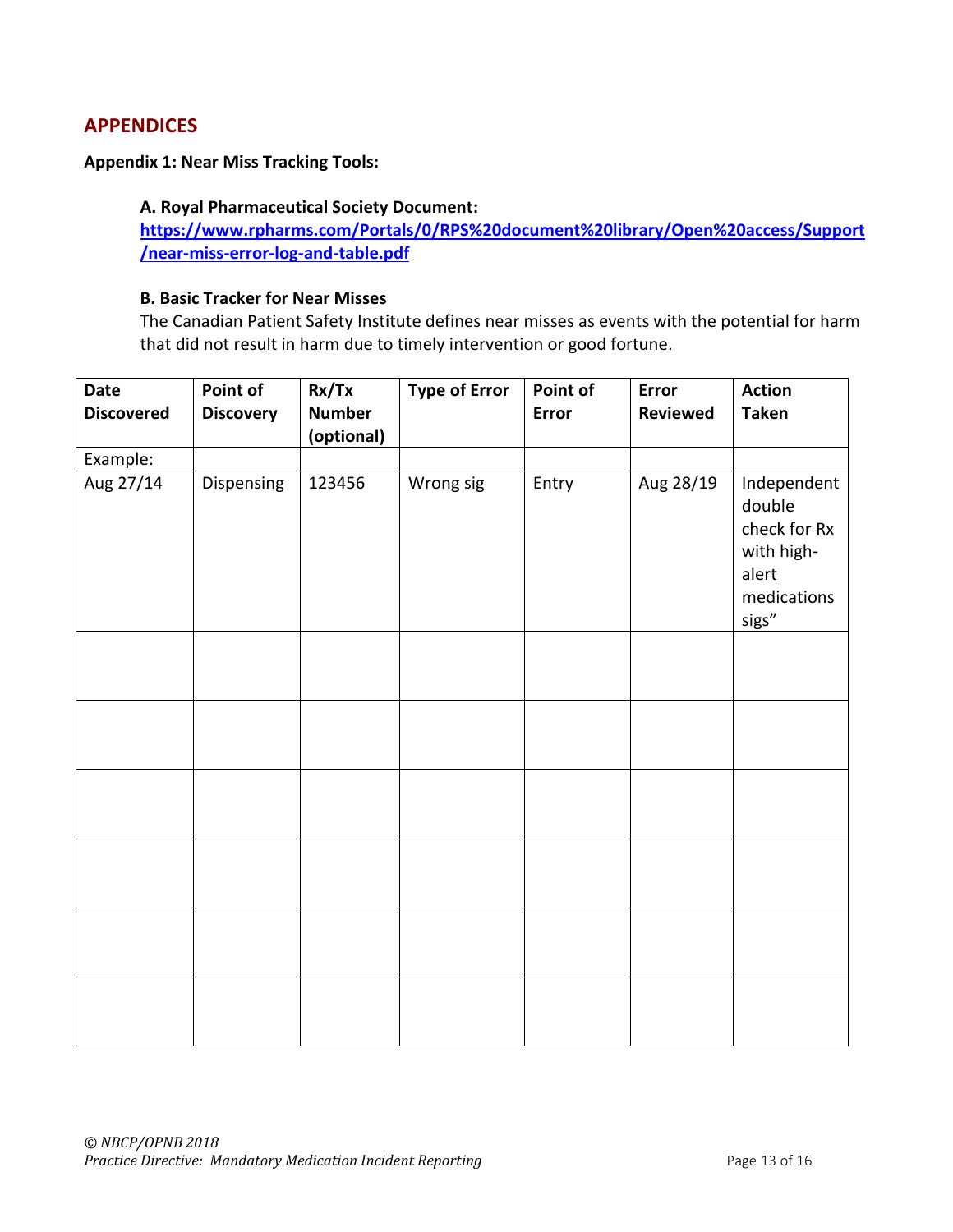# <span id="page-13-0"></span>CQI Cycle for Medication Incidents



*SCPP COMPASS Safety Resources;<http://www.saskpharm.ca/site/compass/safety?nav=sidebar>*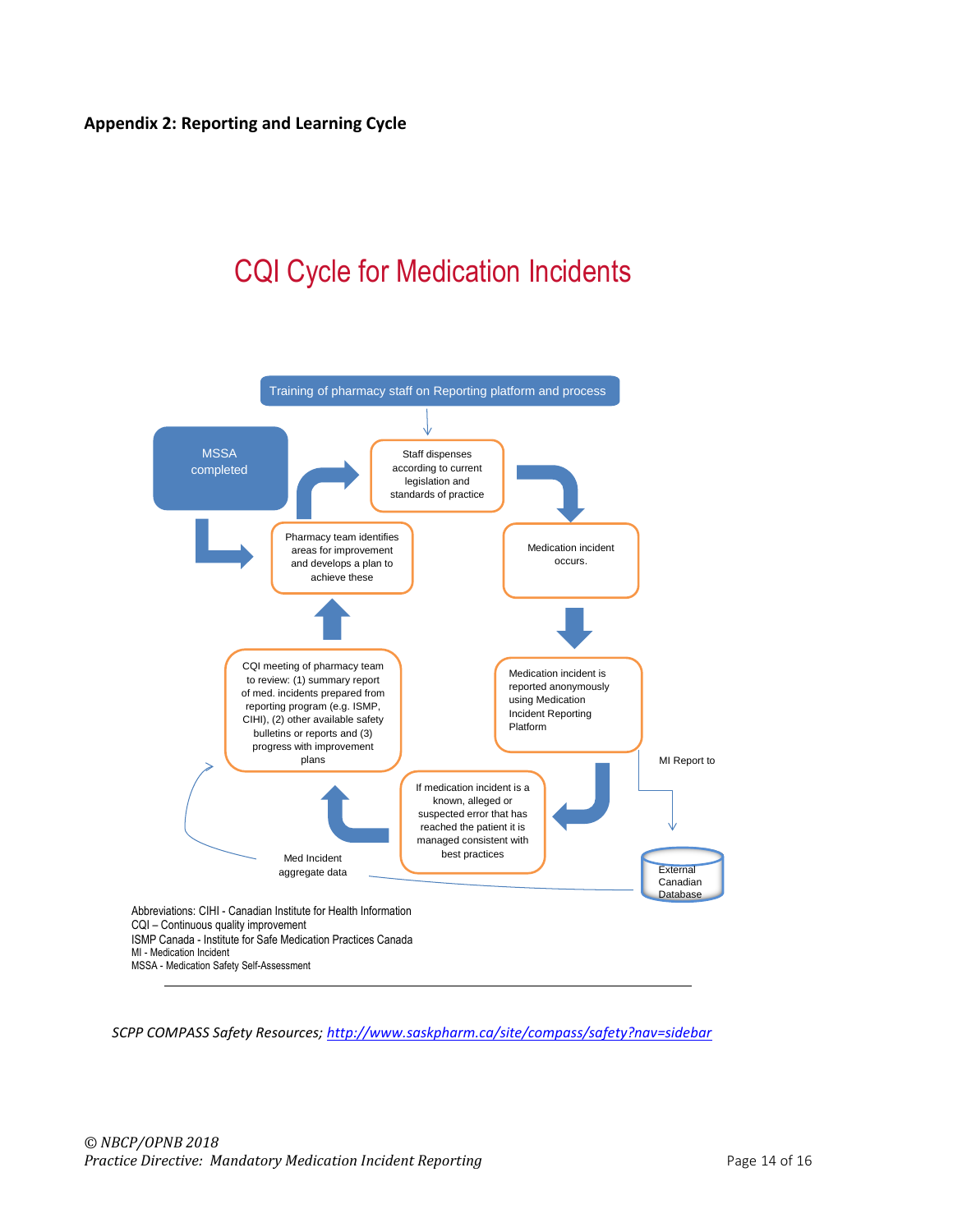#### **REFERENCES:**

1. WHO U. Quality, equity, dignity: A network for improving quality of care for maternal, newborn and child health. *Quality of Care Network*. 2017:1-4.

2. RiskAnalytica. The case for investing in patient safety in canada. . 2017(August).

3. New Brunswick College of Pharmacists. Code of ethics. 2017.

4. Ashcroft DM, Quinlan P, Blenkinsopp A. **Prospective study of the incidence, nature and causes of dispensing errors in community pharmacies**. *Pharmocoepidemiol Drug Saf*. 2005;14(5):327.

5. Boucher A, Ho C, Boyle T, Barker J, MacKinnon N, Zwicker B. Mandatory quality related events reporting in canada: A province-wide review over 7 years. *CJHP*. 2018;71(1):62.

6. Boyle TA, Mahaffey T, Mackinnon NJ, Deal H, Hallstrom LK, Morgan H. Determinants of medication incident reporting, recovery, and learning in community pharmacies: A conceptual model. *Res Social Adm Pharm*. 2011;7(1):93.

7. Boyle TA, MacKinnon NJ, Mahaffey T, Duggan K, Dow N. Challenges of standardized continuous quality improvement programs in community pharmacies: A case of SafetyNET-rx. *Res Social Adm Pharm*. 2012;8(6):499.

8. New Brunswick College of Pharmacists. Regulations of the new brunswick college of pharmacists. . 2017.